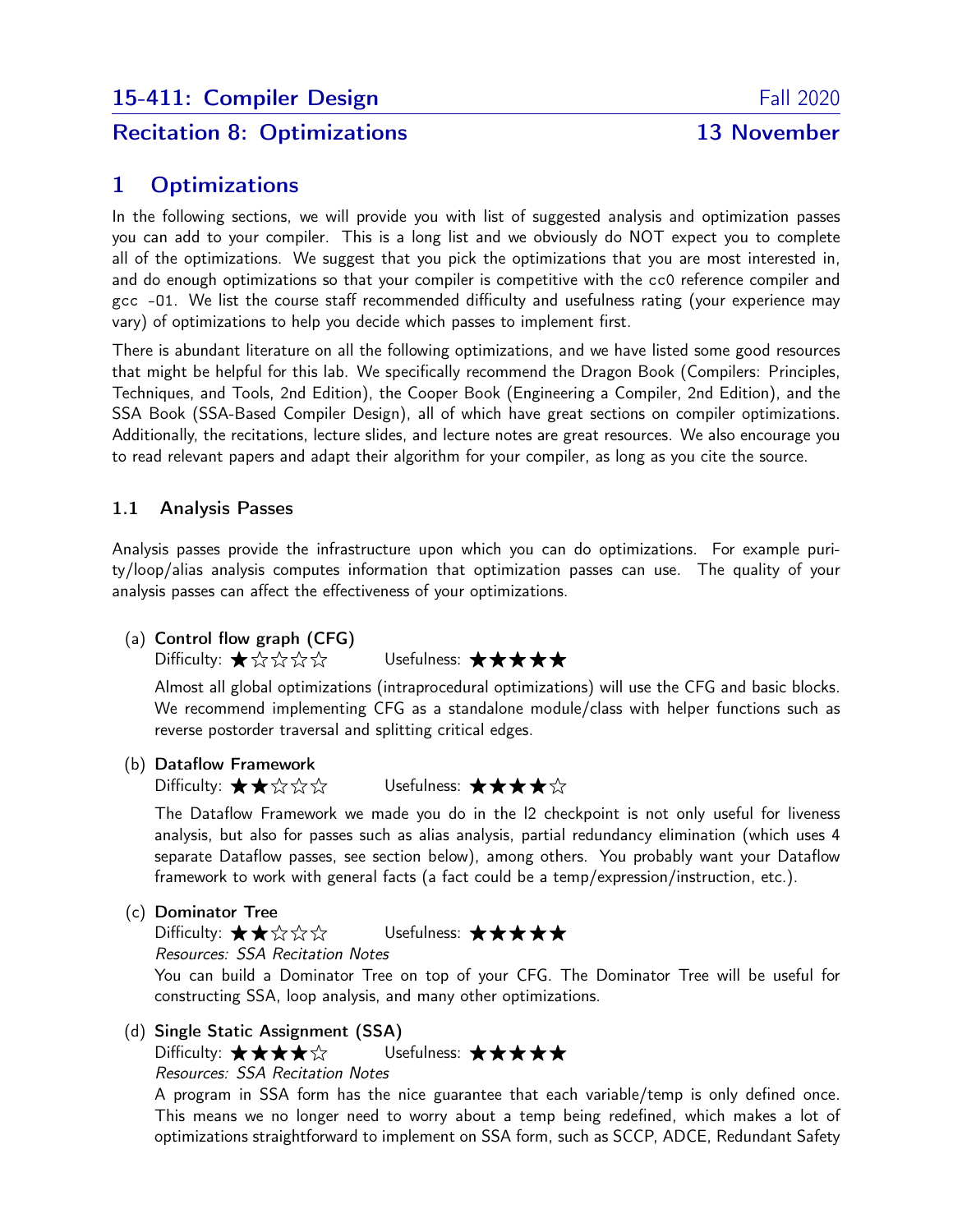Check Elimination, among others. In fact, modern compilers such as LLVM uses SSA form for all scalar values and optimizations before register allocation. Your SSA representation will need to track which predecessor block is associated with each phi argument.

#### (e) Purity Analysis

## Difficulty: ☀☆☆☆☆ Usefulness: ☀☀☀☆☆

Purity analysis identifies functions that are *pure* (*pure* can mean side-effect free, store-free, etc.), and can enhance the quality of numerous optimization passes. This is one of the simplest interprocedural analysis you can perform.

#### (f) Loop Analysis

Difficulty: ★★☆☆☆ Usefulness: ★★★★☆ Resources: LLVM Loop Terminology

A Loop Analysis Framework is the foundation of loop optimizations, and is also useful for other heuristics-based optimizations such as inlining and register allocation. Generally, you will do loop analysis based on the CFG, and identify for each loop its header block, exit blocks, nested depth, and other loop features. You might also consider adding preheader blocks during this pass.

#### (g) Value Range Analysis

Difficulty:  $\bigstar \star \star \& \otimes$  Usefulness:  $\bigstar \star \& \otimes \& \;$ 

Resources: Compiler Analysis of the Value Ranges for Variables (Harrison 77)

Value Range Analysis identifies the range of values a temp can take on at each point of your program. You can use an SSA-based or dataflow-based approach. Value Range Analysis can make other optimizations more effective, such as SCCP, Strength Reduction, and Redundant Safety Check Elimination.

#### 1.2 Optimization Passes

Below is a list of suggested optimization passes. All these optimizations are doable - they have been successfully performed by students in past iterations of this course.

#### (a) Cleaning Up Lab3 & Lab4

Difficulty: ★★☆☆☆ Usefulness: ★★★★★

Before performing global optimization passes, we suggest inspecting the x86 assembly code output of your compiler as you did for l5 checkpoint, and finding opportunities for improvement. For example, you would want to optimize for calling conventions in lab3 (try not to push/pop every caller/callee register), and you would want to make use of the  $x86$  disp(base, index, scale) memory addressing scheme to reduce the number of instructions needed for each memory operation in lab4. Another common mistake is a poor choice of instructions in instruction selection (try comparing your assembly to gcc/clang output), or fixing too many registers in codegen and not making full use of your register allocator.

#### (b) Strength Reduction

Difficulty: ★★☆☆☆ Usefulness: ★★★★☆ Resources: Division by Invariant Integers using Multiplication (Granlund 91) Hacker's Delight 2nd Edition Chapter 10

Strength reduction modifies expressions to equivalent, cheaper ones. This includes unnecessary divisions, modulus, multiplications, other algebraic simplifications, and memory loads. Though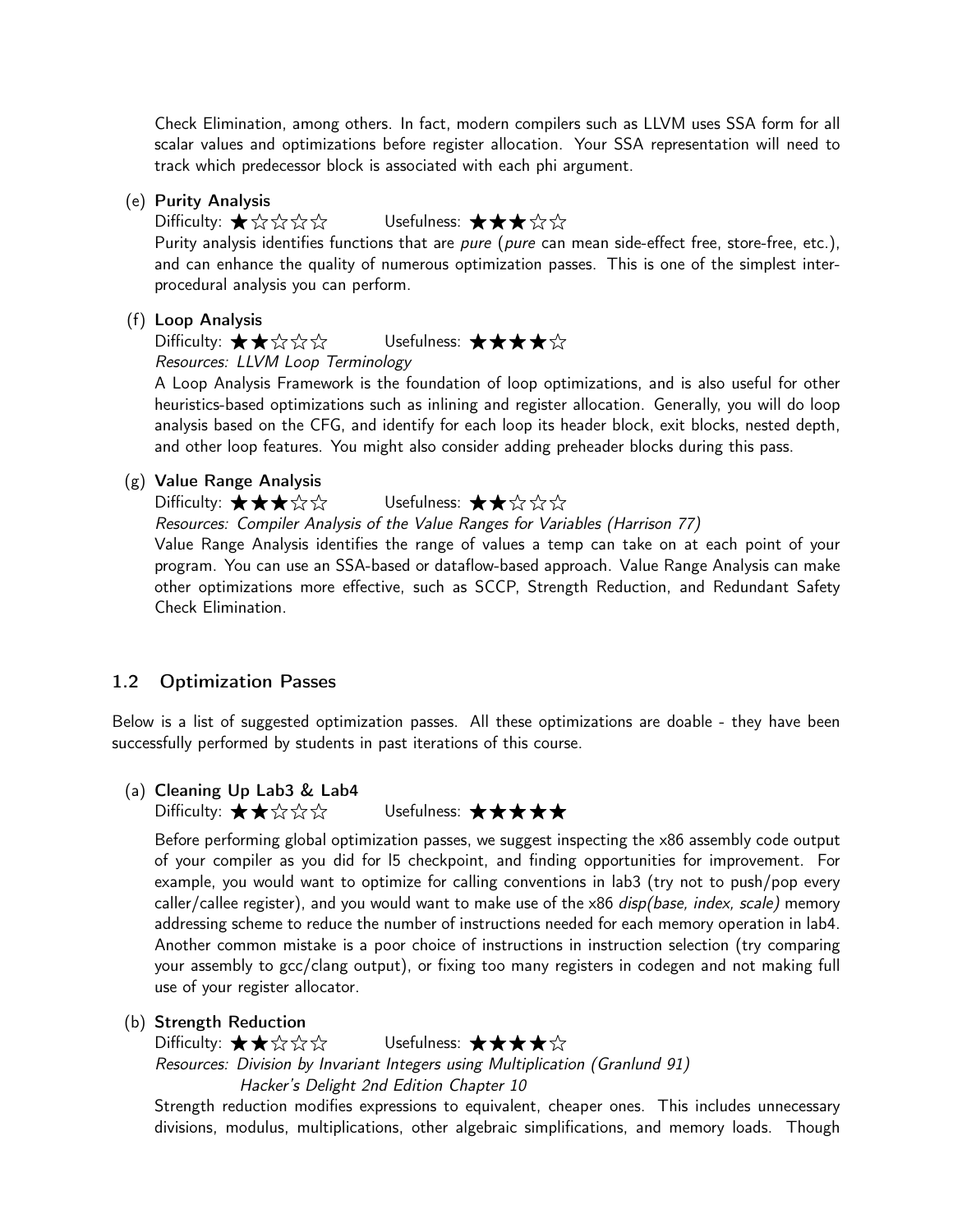simple to implement, this optimization can bring a huge performance improvement (a division/ modulus takes dozens of cycles on a modern CPU). Getting the magic number forumlas for division and modulus is tricky, and we recommend you read the above resources, or look at how GCC/LLVM implements strength reductions.

### (c) Peephole & Local Optimizations

## Difficulty:  $\bigstar \star \land \lor \lor \lor$  Usefulness:  $\bigstar \star \star \land \lor$

Peephole and local optimizations are performed in a small window of several instructions or within a basic block. Similar to strength reductions, these are easy to implement but can bring a large performance improvement. We recommend comparing your assembly code to gcc/clang assembly code to find various peephole opportunities and efficient x86 instructions.

#### (d) Improved Register Allocation

Difficulty: varies Usefulness:  $\star \star \star \star$ Resources: Pre-spilling - Register Allocation via Coloring of Chordal Graphs (Pereira 05) Live Range Splitting - Lecture notes on Register Allocation

SSA-based Register Allocation - SSA Book Chapter 17

A good register allocator is essentially for code optimization, and below we provide a list of possible extensions (ordered roughly in increasing difficulty) to the register allocator we had you build for the L1 checkpoint, which is far from perfect. We highly recommend at least implementing coalescing, and the rest is up to you.

- (a) Coalescing We recommend optimistic coalescing, which integrates seamlessly into the graph coloring approach taught in lecture. However, there is abundant literature in this area so feel free to explore other coalescing approaches.
- (b) Heuristics for MCS and Coalescing Using some heuristics to break ties in Maximum Cardinality Search and decide the order of coalescing might enhance the quality of your register allocator.
- (c) Pre-spilling Pre-spilling identifies maximum cliques in the graph and attempts to pick the best temps to spill before coloring the interference graph. You can also integrate this with your current post-spilling approach.
- (d) Live Range Splitting The naive graph coloring approach assigns each temp to the same register or memory location throughout its whole lifetime, but if the temp has "lifetime holes" between its uses, one can split its live range to reduce register pressure, especially at the beginning and ending of loops. This optimization is more naturally integrated with a linear scan register allocator, but is still possible with a graph coloring allocator. See the lecture notes on register allocation for details.
- (e) Register Allocation on CSSA Doing register allocation and spilling on SSA might be faster and more effective, and with SSA you get a chordal interference graph. However, it turns out that getting out of SSA is a bit difficult after doing register allocation on SSA. You should probably spend your time doing some of the other (more interesting and fun) optimizations if you haven't already decided to do this. If you're still interested, the paper SSA Elimination after Register Allocation might be useful. Warning: this could be challenging to get right.

### (e) Code Layout

## Difficulty: ★★☆☆☆ Usefulness: ★★☆☆☆

As we saw in the guest lecture, optimizations for code layout include deciding the order of basic blocks in your code, minimizing jump instructions and utilizing fall throughs, and techniques such as loop inversion.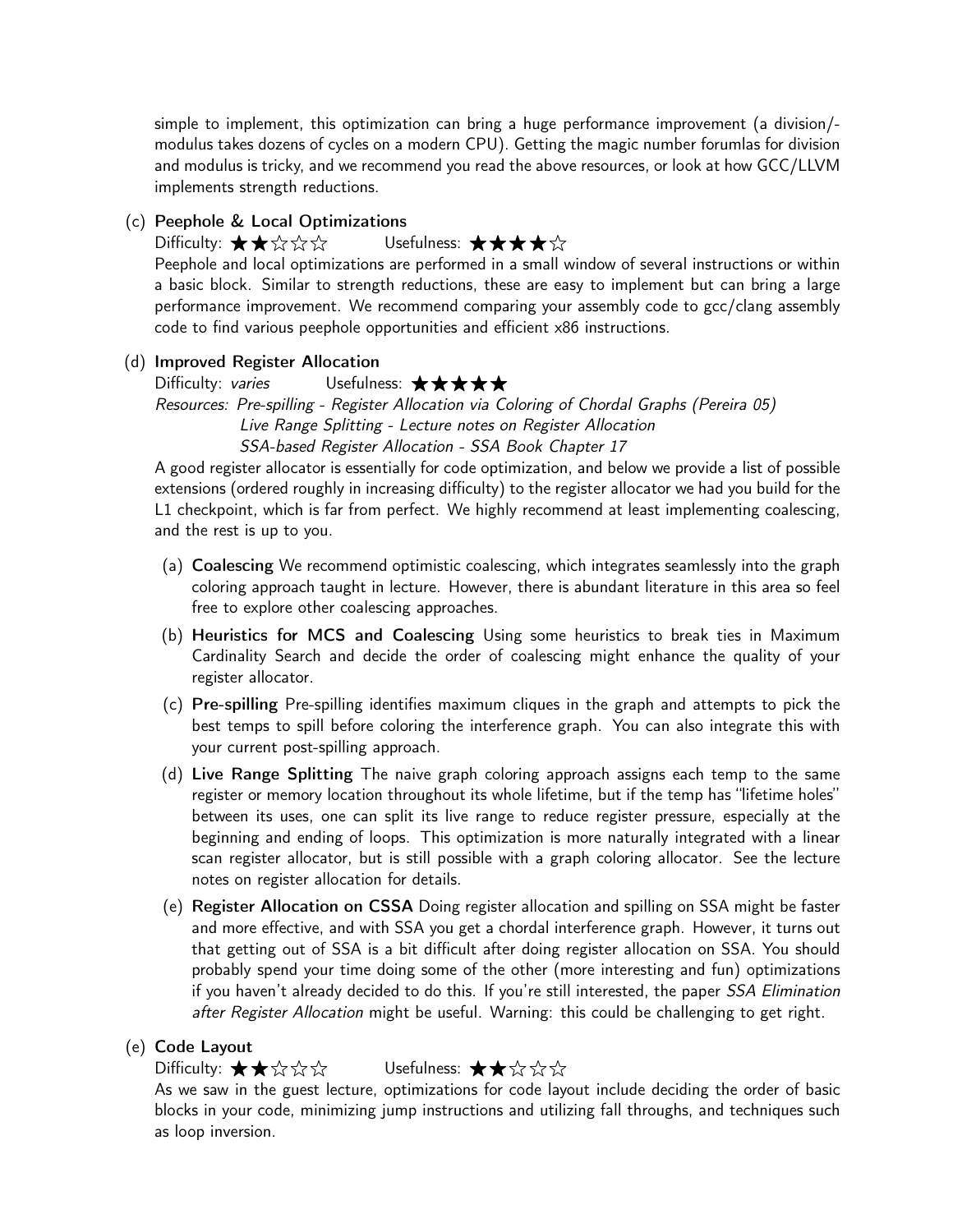## (f) Sparse Conditional Constant Propagation (SCCP)

Difficulty: ★★★☆☆ Usefulness: ★★★☆☆

Resources: Constant Propagation with conditional branches (Wegman and Zadeck) It is possible to do local constant propagation within basic blocks, but we recommend this SSAbased global constant propagation approach. Additionally, SCCP can also trim dead conditional branches that will never be visited. SCCP might not bring a large improvement in code performance, but would significantly reduce code size and improve readability.

(a) Copy Propagation One related optimization is copy propagation, which is straightforward to implement on SSA, and can also serve to eliminate redundant phi functions. Note that much of copy propagation's functionality is covered by register coalescing, and aggressively doing copy propagation might increase register pressure. However, copy propagation can serve to reduce the number of instructions which speeds up subsequent passes and makes your code easier to debug.

## (g) Aggressive Deadcode Elimination (ADCE)

Difficulty: ★★☆☆☆☆ Usefulness: ★★★☆☆ Similar to SCCP, deadcode elimination is made easier by SSA, and can bring improvement to both code size and performance. ADCE can be made more effective by purity analysis.

## (h) Partial Redundancy Elimination (PRE)

Difficulty: ★★★★☆ Usefulness: ★★★★★

Resources: Dragon Book Section 9.5, or Cooper Book Section 10.3

PRE eliminates partially redundant computations, and provides the additional benefits of Common Subexpression Elimination (CSE) and Loop Invariant Code Motion (LICM). The latter is especially important to reduce loop execution overhead. You can implement the SSAPRE algorithm, but we recommend the simpler alternative using 4 dataflow passes which you read about in the Dragon Book or Cooper Book. Your dataflow framework from L2 checkpoint will come in handy here. An alternative to implementing PRE is to implement CSE and LICM as 2 separate passes.

(a) Global value numbering (GVN) GVN can identify equivalent computations in the code, and can either be a standalone pass or be incorporated into PRE to eliminate more redundant computation. Note that GVN might eliminate some expressions that CSE cannot.

## (i) Function Inlining

## Difficulty: ★★☆☆☆ Usefulness: ★★★☆☆

Inlining a function can reduce the overhead of a call and potentially open up opportunities for more optimizations. However, it can bring problems such as increased code size and register pressure. Choosing which functions calls to inline is often a tradeoff between code size and performance, and you will need some good heuristics. For example, common heuristics include size of the functions, and loop depth of the function call.

(j) Tail Call Optimization (TCO)

## Difficulty: ★★☆☆☆ Usefulness: ★★☆☆☆ Resources: LLVM TailRecursionElimination pass

TCO turns recursive calls at the end of functions into jumps to reduce the overhead of function calls. You can also perform accumulation transformations on tail-call expressions when required. You might also find other benefits of turning recursive calls into jumps.

(k) Redundant Safety Check Elimination Difficulty: ★★☆☆☆ Usefulness: ★★☆☆☆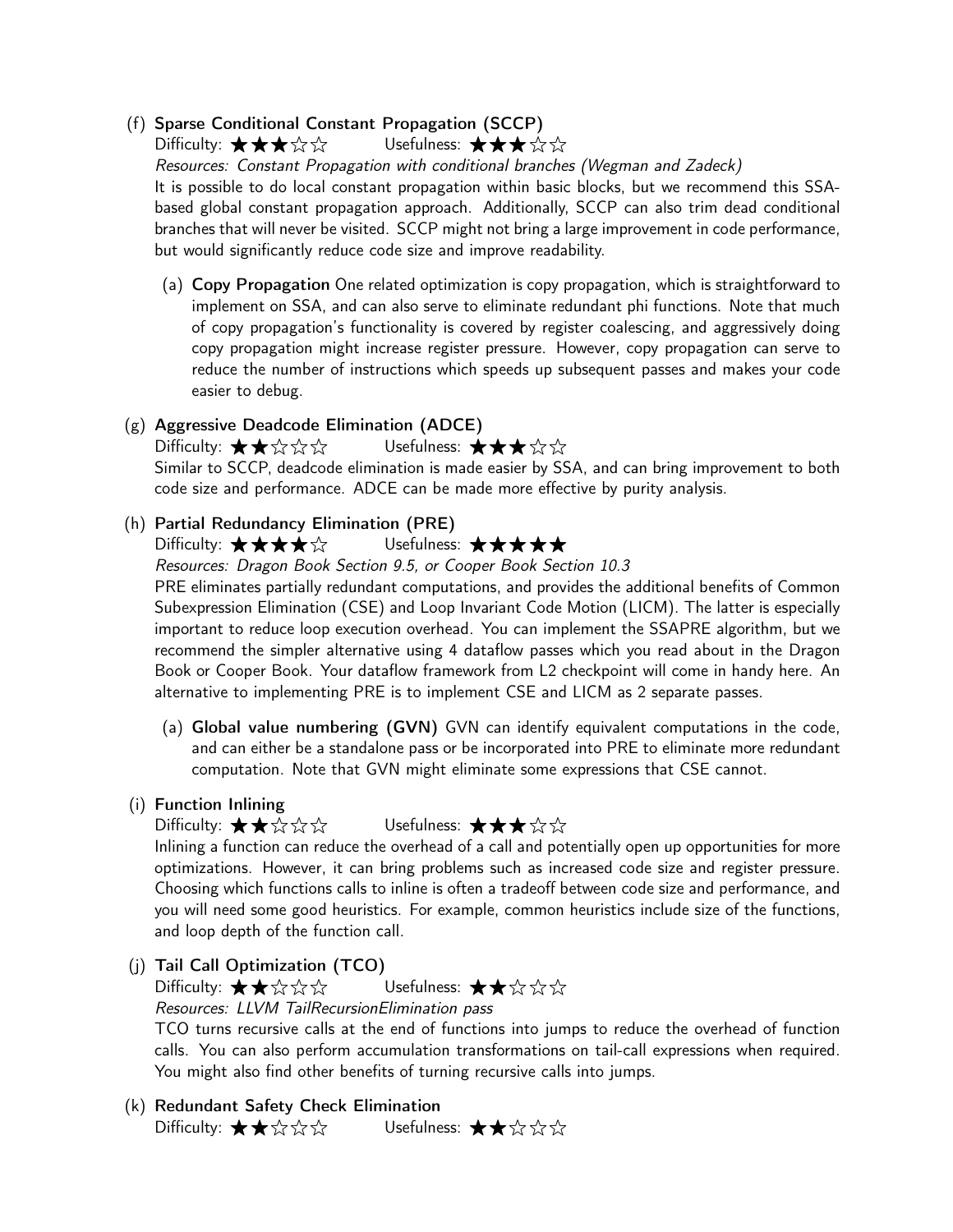You can implement an SSA-based or dataflow-based approach to eliminate redundant null-checks and array bounds-checks when dereferencing pointers or accessing arrays at runtime. This optimization is specifically tailored towards speedup in safe mode, as these checks can be removed entirely when running with --unsafe.

### (l) Loop Optimizations

Difficulty: varies, hard in general Usefulness: useful for programs abundant with loops

- (a) Loop unrolling/tiling/fusion/interchange/... You need good heuristics to perform these optimizations, and their effectiveness is target specific (dependent on the hardware). Your loop analysis framework will come in handy here.
- (b) Induction Variable Elimination (IVE) You need to first perform Induction Variable Detection which detects induction variables in a loop, and dependence analysis. Then you could perform strength reduction, scalar replacement, and deadcode elimination based on the induction variables. We recommend doing SSA-based IVE. See the lecture slides for more details.

## 1.3 Advanced Analysis and Optimization Passes

Below we list some optimizations that might be beyond the scope of this project - they are either too hard, or might not affect your score enough to justify the time investment. We only recommend you to implement these once you have most of the optimizations in the above section working.

#### (a) Alias Analysis

## Difficulty: ★★★★★ Usefulness: ★★★★★

Resources: Andersen's or Steensgaard's Points-To Analysis

Making context-sensitive points-to analysis practical for the real world (Lattner 07)

We recommend Andersen's or Steensgaard's approach as it is simpler to implement, though you could also refer to Lattner's paper and LLVM's cheaper alias analysis approach. Note that you are allowed to assume the *strict aliasing rule* of C, that the function pointer arguments in a function are assumed not to alias if they point to fundamentally different types. Alias analysis will enhance the quality of many of your optimizations, including ADCE, PRE, redundant store elimination, instruction scheduling, among others.

### (b) Interprocedural Optimizations

Difficulty: varies, hard in general Usefulness: depends Most optimizations in the above section are intraprocedural, but some passes such as register allocation and alias analysis, can be made more effective when applied across functions. Interprocedural Optimizations generally involve traversing the call graph.

## (c) Vectorization using Streaming SIMD Extensions (SSE) Difficulty:  $\star \star \star \star$   $\star$  Usefulness: useful for programs with a lot of parallelism You can take advantage of the X86 SSE, SSE2, or AVX-512 extensions to vectorize loops, like gcc -O3 does. This can also be an interesting project for lab6.

(d) Instruction Scheduling (Software Pipelining / Hyperblock or Trace Scheduling) Difficulty:  $\star \star \star \star \star$   $\star$  Usefulness: depends on the program and the processor Code scheduling involves moving instructions around to increase instruction level parallelism and reduce pipeline stalls. You might also perform if-conversions to form larger blocks. These optimizations are very tricky to get right and are target-specific.